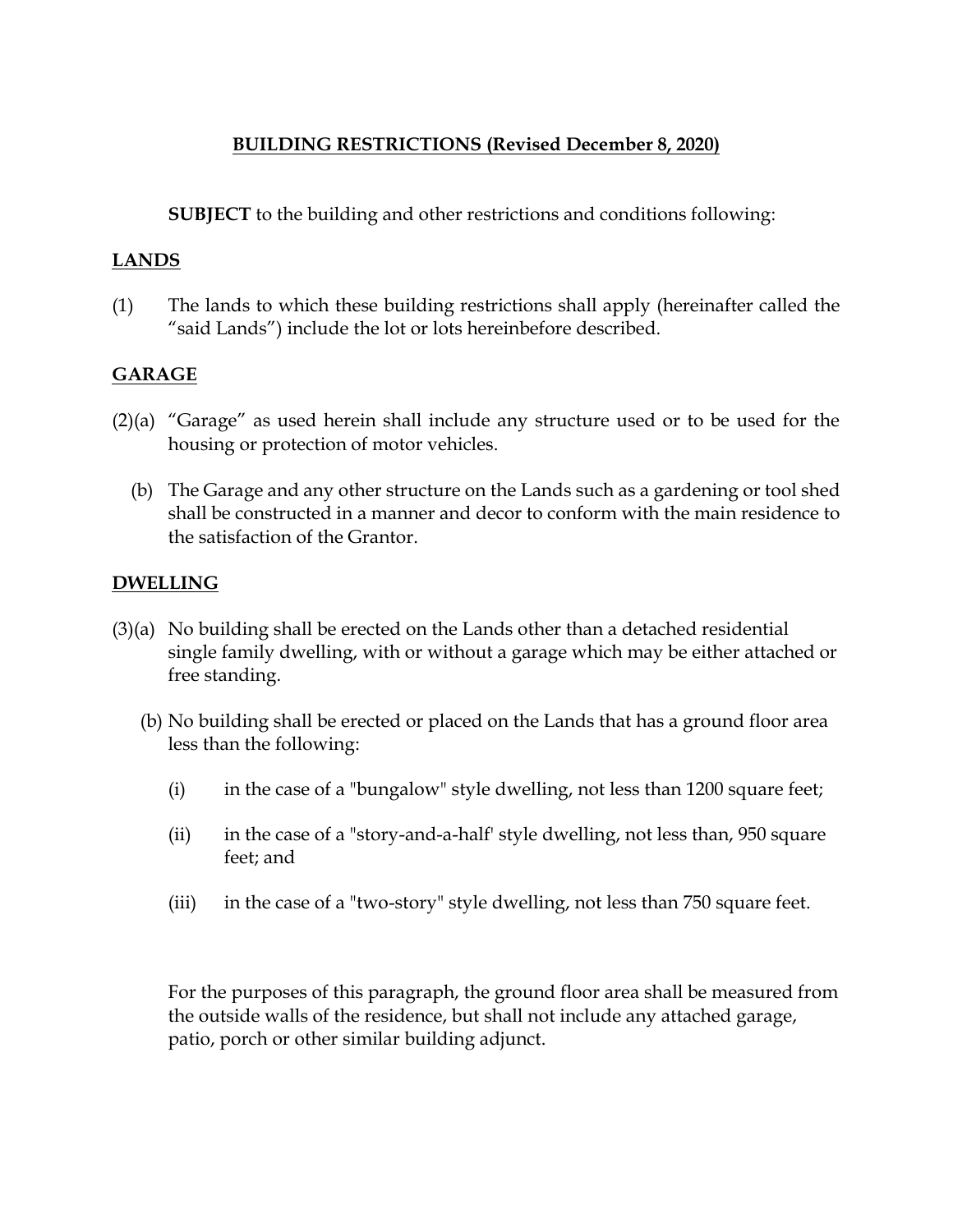- (c) The Grantee covenants and agrees that under no circumstances shall the Grantee place a mobile home on the Lands, and shall refrain from retaining inoperable vehicles, and other items of unsightly nature on the Lands.
- (d) For Building Lots 21-28 only, The Grantee covenants to complete the erection of a dwelling in compliance with these conditions within (4) years from the date of execution of the deed. In the event that the Grantee fails to begin construction of a dwelling within the time limited herein, the Grantor shall have the option to repurchase the said lands from the Grantee for the same amount as paid by the Grantee to the Grantor as consideration for this deed.
- (e) Once the construction of a dwelling commences the grantee covenants and agrees to complete the construction and erection of said dwelling within one (1) year from the date of commencement of construction.
- (f) The Grantee covenants and agrees to complete the property landscaping visible from the road and or that area fronting on the house and road within eighteen (18) months from the date of commencement of construction on said lot.
- (g) No repairs (other than of a minor nature only) shall be furnished to any motor vehicle, boat or trailer on the Lands except those furnished within a wholly enclosed garage and no derelict, inoperable, unused or unsightly motor vehicle, boat or other mechanical devise shall be stored on the Lands.
- (h) All Lands shall be kept clean and sanitary at all times, no house garbage shall be placed outside of any dwelling, unless kept in a garbage enclosure specifically constructed for that purpose.
- (i) The Grantee agrees that the land, landscaping and buildings thereon shall be maintained and kept in a manner consistent with other properties in the subdivision.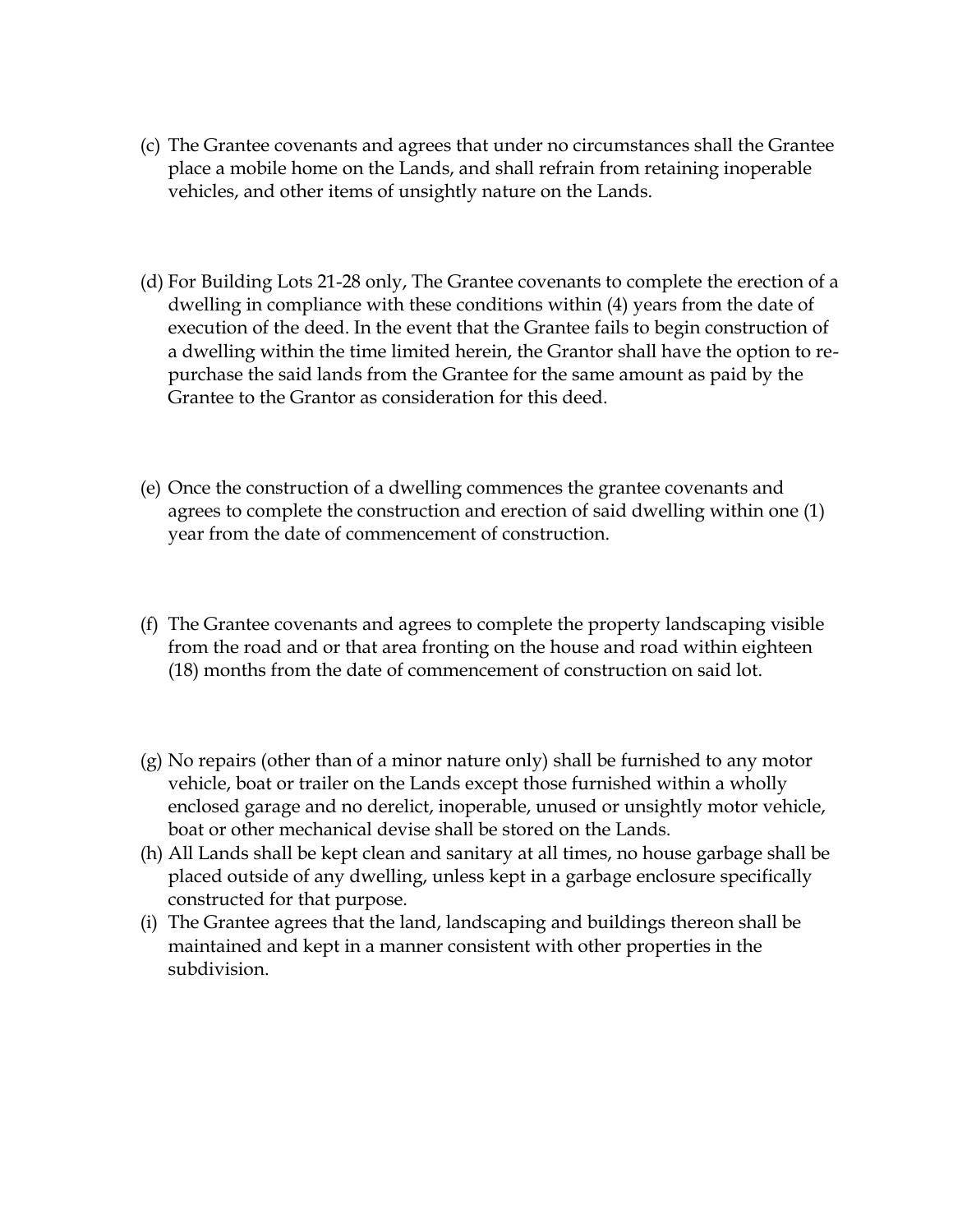# **GRADING**

(4) The lot shall be graded for water to run either to the roadway or towards the back of the lot, or in the case of waterfront lots, towards the river. The Grantee shall grade their lot so they will not cause water to be trapped in a neighbour's yard or cause water to be diverted onto abutting properties.

#### **BUSINESS**

(5) The said Lands or any building erected or to be erected thereon shall not be used for the purpose of any profession, trade, employment, service, manufacturer, or business of any description, nor as a school, hospital, or other charitable institution nor as a hotel, apartment house, rooming house, or place of public resort, nor for any sport (other than such which are usually played in connection with the occupants of a private residence), nor for any other purpose than a private residence for the use of one family only to each dwelling; nor shall anything be done or permitted upon any of the said Lands or buildings erected or to be erected thereon which could be a nuisance to the occupants of any neighbouring lands or buildings.

### **UTILITY SERVICE, WIRES and CABLES (Waterfront Lots 21-24 Only)**

(6) Recommended that Hydro and Telecommunication utility services to waterfront building lots 21, 22, 23 and 24 be conveyed via underground buried conduits from the utility line poles on Cupids Court.

### **SIGNS**

(7) No signs, billboards, notices, or other advertising matter of any kind (except the ordinary signs offering the said Lands or buildings thereon for sale or rent) shall be placed on any part of the said Lands or upon or in any buildings or on any fence, tree, or other structure on the said Lands without the consent of the Grantor or its successors in writing.

### **ANIMALS**

(8) No horses, cattle, hogs, sheep, poultry, or other stock animals other than household pets normally permitted in urban residential areas shall be kept upon the said Lands. No breeding of pets for sale shall be carried on upon the said Lands.